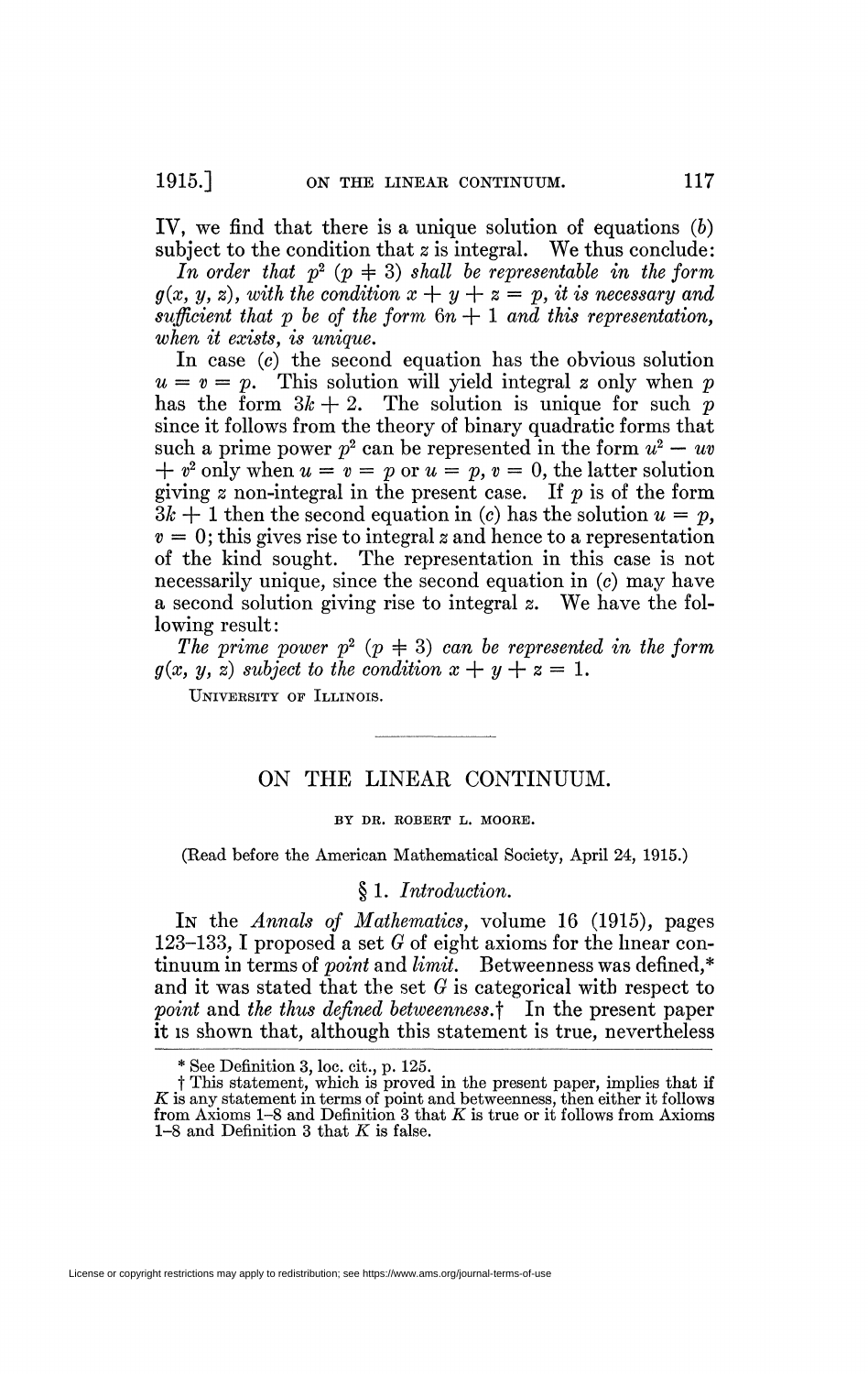*G* is not *absolutely* categorical,\* that is to say it is not categorical with respect to *'point* and *limit,* the undefined symbols in terms of which it is stated.

An absolutely categorical set is obtained if Axiom 5 is replaced by the following axiom.

Axiom 5'. If  $r_1$  and  $r_2$  are two mutually exclusive, non*complementary rays,f then every infinite set of points lying in*   $S - (r_1 + r_2)$  has at least one limit point.

### § 2. *On the Non-Categoricity of the Set G.*

That *G* is not categorical is shown by the existence of the following examples  $E$  and  $E_{5}$ . The letter  $K$  will be used to denote the statement that the point *P* is a *limit point* of the point set *M* whenever every segment containing *P* contains at least one point of *M* distinct from P.

*E&.* Let the space *S* be an ordinary linear continuum  $(0 < x < 1)$  but interpret the statement that P is a *limit point* of *M* to mean that *P* is a limit point in the ordinary sense of a rational subset of *M*. Here Axioms 1-8 are satisfiedj but statement *K* is false.

*E.* Let *S* be an ordinary linear continuum and let *limit* 

*t* That Axiom 5 is satisfied in this example may be proved as follows. In this proof the phrase "limit point" (unitalicized) has its ordinary meaning<br>while "*limit point*" (in italics) is to be interpreted as defined in  $E_5$ ".<br>Suppose that  $S = K_1 + K_2$  where  $K_1$  and  $K_2$  are mutually exclusi

point sets. There are two cases to be considered.

Case I. Suppose  $K_1$  contains no rational subset. Then  $K_2$  contains the set of all rational points. But every point of *S* is a limit point of this set. Hence every point of  $K_1$  is a *limit point* of  $K_2$ .

Case II. Suppose  $K_1 = R_1 + I_1$  and  $K_2 = R_2 + I_2$ , where  $R_1$  and  $R_2$  are composed entirely of rational points, while  $I_k$  ( $k = 1, 2$ ) either is vacuous or is composed entirely of irrational points. Suppose  $K_1$  contains no limit point of *R2* and *K2* contains no limit point of *Ri.* Then one of the point sets  $I_1$  and  $I_2$  must contain a limit point of the other one. Suppose *Ii* contains a limit point of *I2.* Since every point of *I2* is a limit point of  $R_1 + R_2$  but not of  $R_1$ , therefore every point of  $I_2$  is a limit point of  $R_2$ . It follows that  $I_1$  contains a limit point of  $R_2$  and therefore  $K_1$  contains a *limit point* of K2.

<sup>\*</sup> For definition of categoricity (in the absolute sense) see O. Veblen. "A system of axioms for geometry," *Transactions of the American Mathematical Society,* vol. 5 (1904), pp. 343-384.

<sup>†</sup> If P is a point and S is the set of all points, and  $S - P = S_{P} + S_{P}$ ", where  $S_{P}$ " and  $S_{P}$ " are mutually exclusive connected point sets neither of which contains a limit point of the other one, then *SP'* and *Sp"* are called *rays.* If *B* is a point of the ray  $S_P'$  then the ray  $\dot{S_P'}$  is denoted by *PB*. The ray  $S_P'$  is said to be complementary to (or the complement of) the ray  $S_P^{\prime\prime}$ .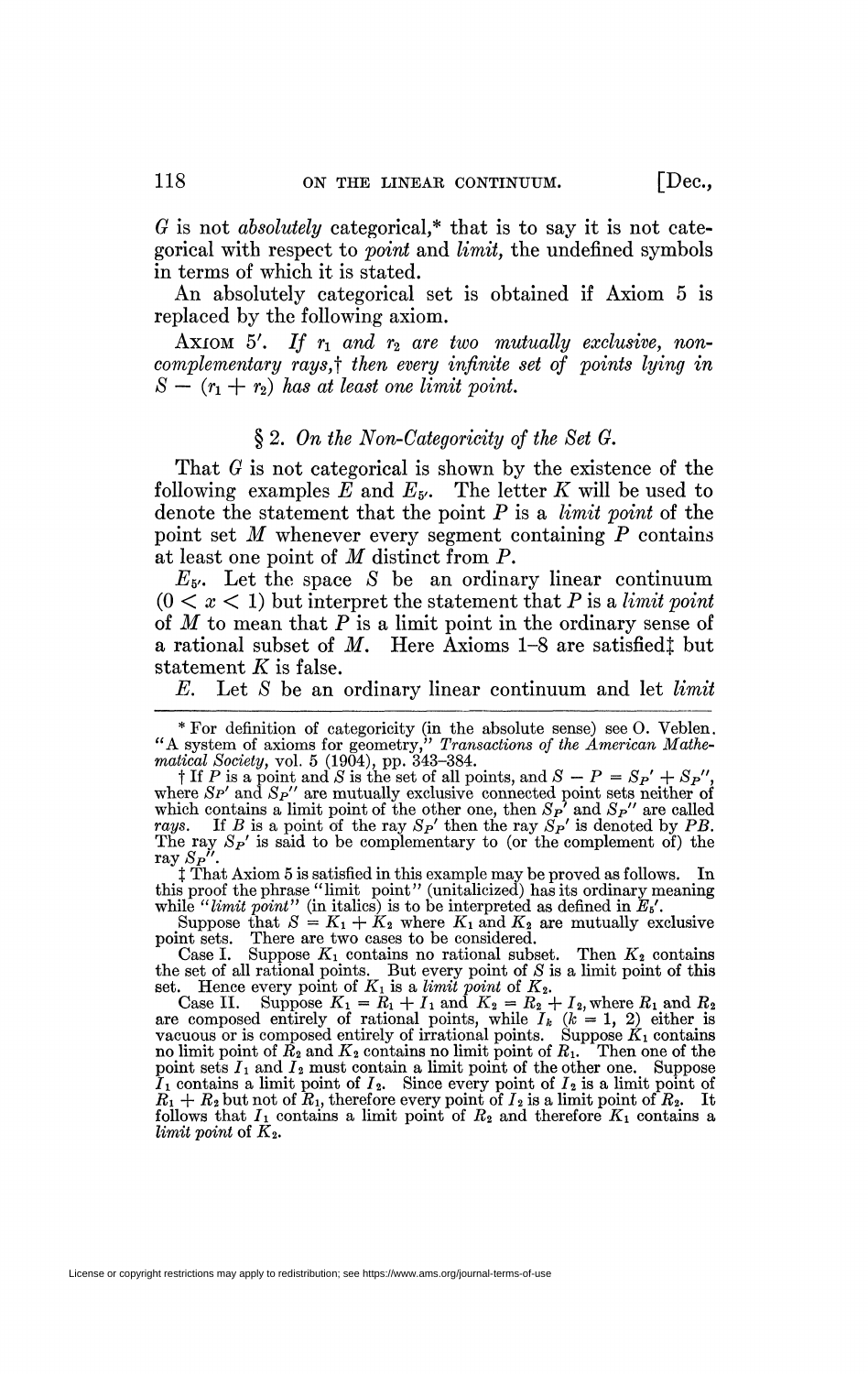*point* have its usual significance. In this example also Axioms 1-8 are all satisfied. But here the statement *K* is true.

From the existence of these two examples it is clear that neither *K* nor its contradictory is a consequence of Axioms 1-8. Hence this system of axioms is not absolutely categorical.

## § 3. *Consequences of Axioms 1~4, 6,* 7.

THEOREM A. *No point is a limit point of a finite set of points.*  Theorem A is a consequence of Axioms 2 and 3.

THEOREM B. *Every ray contains infinitely many points.* 

Theorem B is a consequence of Theorem A and Theorem 1.\* THEOREM C. *Every ray contains an infinite set of points that has no limit point.* 

*Proof.* By Axiom 7 there exists a countable set of points *R*  such that every point either belongs to *R* or is a limit point of *R.*  If the ray *AB* did not contain infinitely many points of *R,*  then, by Theorem B, Axiom 2 and Theorem A, *AB* would contain a limit point of *AB',* its complement. But this is contrary to Definition 2. Hence *AB* and *R* contain infinitely many points in common. Let  $P_1$ ,  $P_2$ ,  $P_3$  be the set of all such common points. By Theorem 11 there exists a point  $X_1$ such that  $AP_1X_1$ . There exists  $K_1$  such that  $AX_1K_1$ . By Theorem 2,  $AX_1$  contains  $X_1K_1$ . But  $AX_1$  is the same as  $A\check{B}$ . Thus  $AB$  contains  $X_1K_1$ . But, by Theorem 4,  $X_1P_1A$ . Therefore  $P_1$  is on  $X_1A$ . Consequently  $P_1$  is not on  $X_1K_1$ . Thus the ray  $X_1K_1$  lies in AB but does not contain  $P_1$ . Similarly there exists a ray  $X_2K_2$  lying in  $X_1K_1$  (and therefore in  $\overrightarrow{AB}$  and not containing  $\overrightarrow{P_2}$ . Continue this process, thus obtaining two sequences of points  $X_1, X_2, \cdots$  and  $K_1, K_2, \cdots$ such that  $AB$  contains  $X_nK_n$ ,  $X_nK_n$  contains  $X_{n+1}K_{n+1}$  and  $X_n K_n$  contains no point of the set  $P_1, P_2, \cdots, P_n$ . Suppose the infinite set of points  $X_1, X_2, X_3, \cdots$  has a limit point X. The points  $X_{n+1}$ ,  $X_{n+2}$ ,  $X_{n+3}$ ,  $\cdots$  all lie on  $X_n K_n$ . Hence for every *n*, *X* lies on  $X_nK_n$ . Now *A* is not on  $X_nK_n$ . Hence it is not on  $X_nX$ . Therefore  $AX_nX$  is true for every *n*. Hence  $XA$  contains every  $X_n$ . But  $X_nA$  is the complement of  $X_nK_n$ , and therefore contains  $P_1$ ,  $P_2$ ,  $P_3$ ,  $\cdots$ ,  $P_n$ . Furthermore  $XA$  contains  $X_nA$ . Therefore  $XA$  contains all the points

License or copyright restrictions may apply to redistribution; see https://www.ams.org/journal-terms-of-use

<sup>\*</sup> Arabic numerals are used for^ theorems and definitions contained in my paper "The linear continuum in terms of point and limit," loc. cit.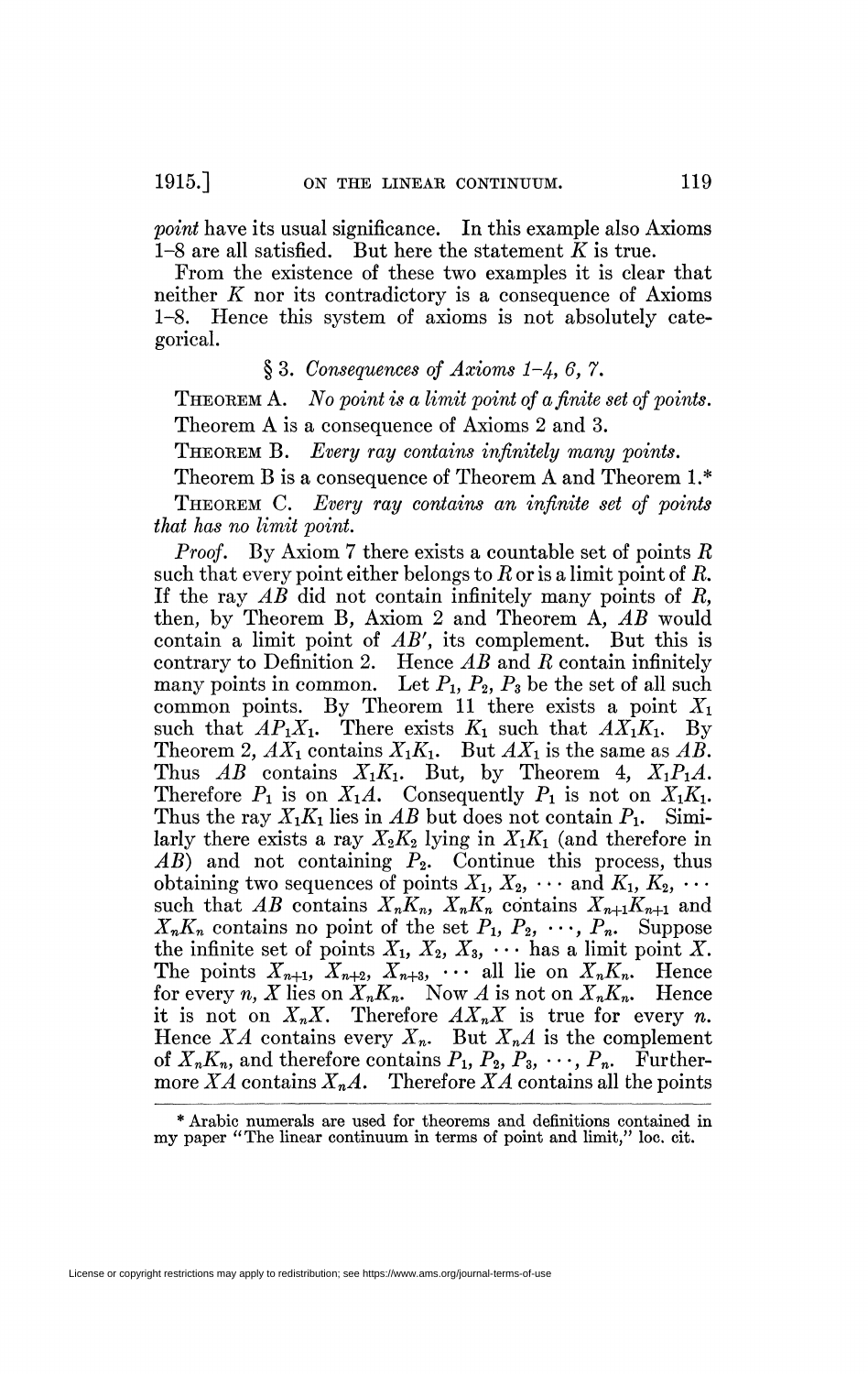$P_1, P_2, \cdots, P_n$ . But there exists a point *Y* such that *AXY*. The rays *XY* and *XA* are complementary. Therefore *XY* The rays  $XY$  and  $XA$  are complementary. contains no  $P_n$ . But XY is a subset of AB. Therefore XY contains no point of *R.* Hence *Y* is not a limit point of *R.*  Thus the supposition that the set of points  $X_1, X_2, \cdots$  has a limit point leads to a contradiction.

# $§ 4. Consequences of Axioms 1-4, 5', 6, 7.$

THEOREM D.\* *There do not exist three mutually exclusive rays.* 

Theorem D is a consequence of Axiom 5' and Theorem C. THEOREM E. *If P is a limit point of M then every segment containing P contains at least one point of M distinct from P.* 

*Proof,* Let *AB* denote a segmentf containing *P,* There exist points *C* and *D* such that *ABC* and *BAD,* The ray *BC*  is the complement of *BA,* while *AD* is the complement of *AB.*  If the point *X* does not belong to the segment *AB,* then, by Theorems 14 and 4 and Definition 3,  $X$  is not common to the rays *AB* and *BA,* Hence if no point of *M* except *P* is in the segment  $AB$  then  $M = M_1 + M_2$ , where no point of  $M_1$ except *P* is in  $AB$  and no point of  $M_2$  is in  $BA$ . But *P* is in both  $AB$  and  $BA$ . Hence  $P$  is a limit point of neither  $M_1$ nor *M2,* Therefore, by Axiom *2, P* is not a limit point of *M*. But this is contrary to hypothesis.

THEOREM F. There exists a countable, everywhere dense<sup>†</sup> *set of points.* 

Theorem F is a consequence of Axiom 7 and Theorem E.

It follows§ from Theorems 4–14 and Theorem F that the set of Axioms 1-71| is categorical with respect to *point* and *betweenness* as defined in Definition 3.

THEOREM G. *If every segment containing P contains at least one point of M distinct from P then P is a limit point of M.* 

*Proof.* Between *S* and the linear continuum  $(0 < x < 1)$ there is a one-to-one reciprocal correspondence that *preserves* 

Axioms 1-7 as well as of Axioms 1-4, 5', 6, 7.

License or copyright restrictions may apply to redistribution; see https://www.ams.org/journal-terms-of-use

<sup>\*</sup> See Axiom 5, loc. cit., p. 126.

t The *segment AB* is the set of all points [X] such that *AXB.* 

*t* A set of points *M* is said to be everywhere dense if every segment

contains a point of *M*.<br>
§ See G. Cantor, "Zur Begründung der transfiniten Mengenlehre, I,"<br> *Mathematische Annalen*, vol. 46 (1895), p. 510.<br>
<u>|</u> It is to be noted that Theorems E and F are both consequences of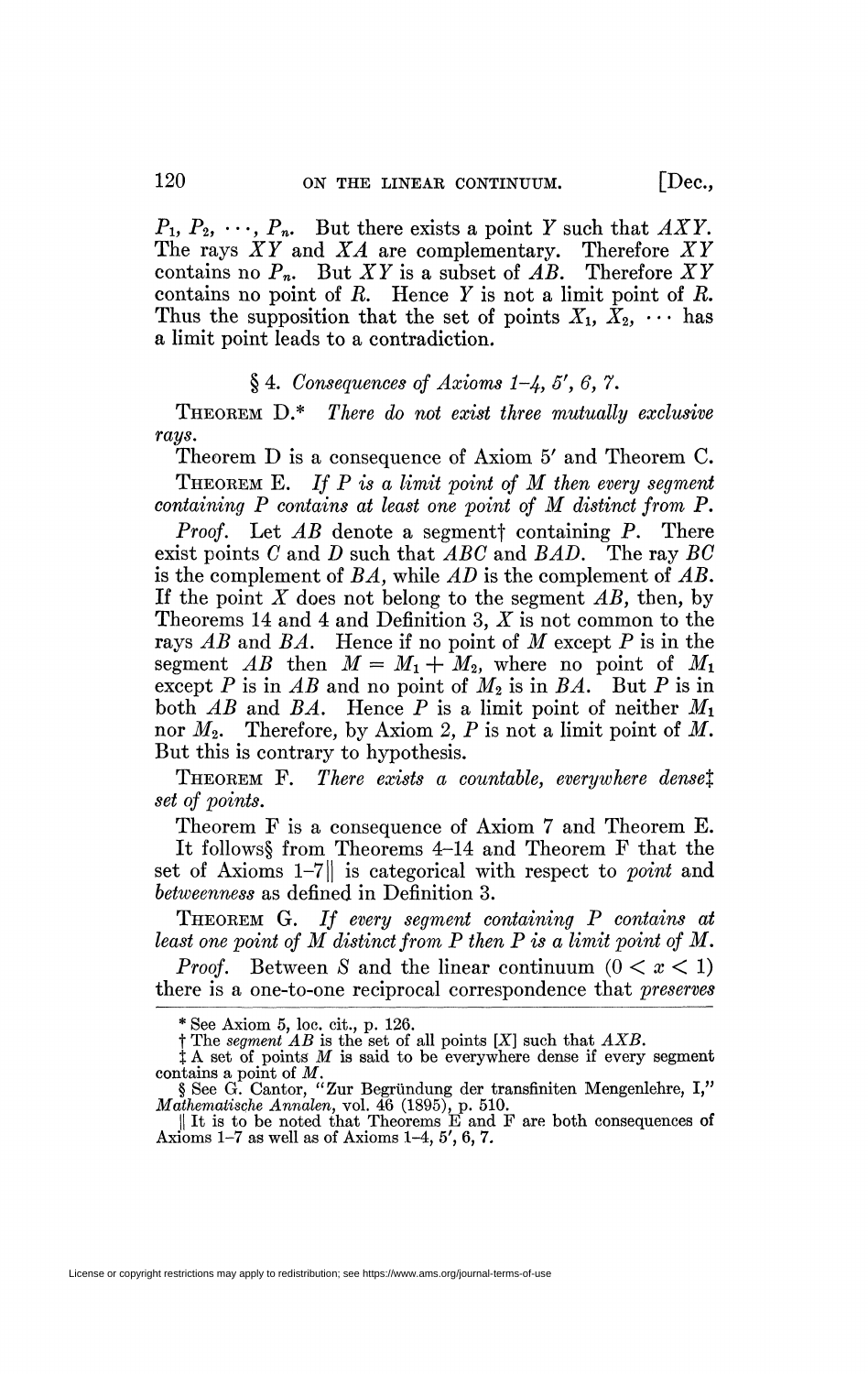*order.* It follows that *M* contains an infinite set of points  $P_1, P_2, P_3, \cdots$  such that for every segment  $\tau$  containing P there exists *n* such that  $P_{n+1}$ ,  $P_{n+2}$ ,  $P_{n+3}$ ,  $\cdots$  all lie in  $\tau$ . It follows, with the help of Axiom 5', that the set of points  $P_1, P_2, P_3, \cdots$  has at least one limit point O. Suppose that *0* is distinct from P. Then there exist points *A, B,* and *C* in the order *APBOC*. There exists *n* such that  $P_{n+1}$ ,  $P_{n+2}$ ,  $P_{n+3}$ ,  $\cdots$  all lie in the segment  $\overline{AB}$ . Hence not more than *n* points of the set  $P_1 + P_2 + P_3 \cdots$  lie in the segment *BC*. Therefore, by Theorem E, Axiom 2 and Theorem A, *0* is not a limit point of  $P_1 + P_2 + P_3 \cdots$ . Thus the supposition that  $P$  is distinct from  $\ddot{o}$  leads to a contradiction. It follows that P is a limit point of  $P_1 + P_2 + P_3 + \cdots$  and therefore of *M.* 

## § 6. *Conclusion.*

THEOREM H. *The set of Axioms 1~4, 5', 6, 7 is an absolutely categorical set of axioms for the linear continuum.* 

*Proof.* It has been shown that this set of axioms is categorical with respect to point and betweenness as defined in Definition 3. But every statement in terms of *point* and *limit point* of a point set is,\* in the presence of these axioms and Definition 3, equivalent to a statement in terms of *point*  and *betweenness*. It follows that the set of Axioms  $1-\overline{4}$ , 5', 6, 7 is categorical with respect to *point* and *limit point* of a point set.

That, in the set of Axioms 1-4, 5', 6, 7, Axioms 2, 3, 4, 5', and 6 are independent is shown by Examples  $E_2-E_6$  of my paper in the *Annals*. That 1 and 7 are independent in this set is shown by the following examples, *Ei* and *E7.* 

 $E_1$ . *S* is an ordinary linear continuum. The point *P* is a *limit point* of the point set *M* if and only if P is a limit point of *M* in the usual sense but *M* is not the set of all points.

 $E_7$ <sup>†</sup> *S* is the set of all real number pairs  $(x, y)$  such that  $0 < x < 1$  and  $0 \le y \le 1$ . The point  $(x_1, y_1)$  is a *limit point* of the point set  $M$  if, and only if, it is true that corresponding to each preassigned positive number  $\epsilon$  there exists, in the set

<sup>\*</sup> See Theorems E and G.

t The example *E7* was constructed with the assistance of an example given by Veblen in connection with his postulate of uniformity. Cf. O. Veblen, "Definition in terms of order alone in the linear continuum and in well-ordered sets/' *Transactions of the American Mathematical Society,*  vol. 6 (1905), p. 169.